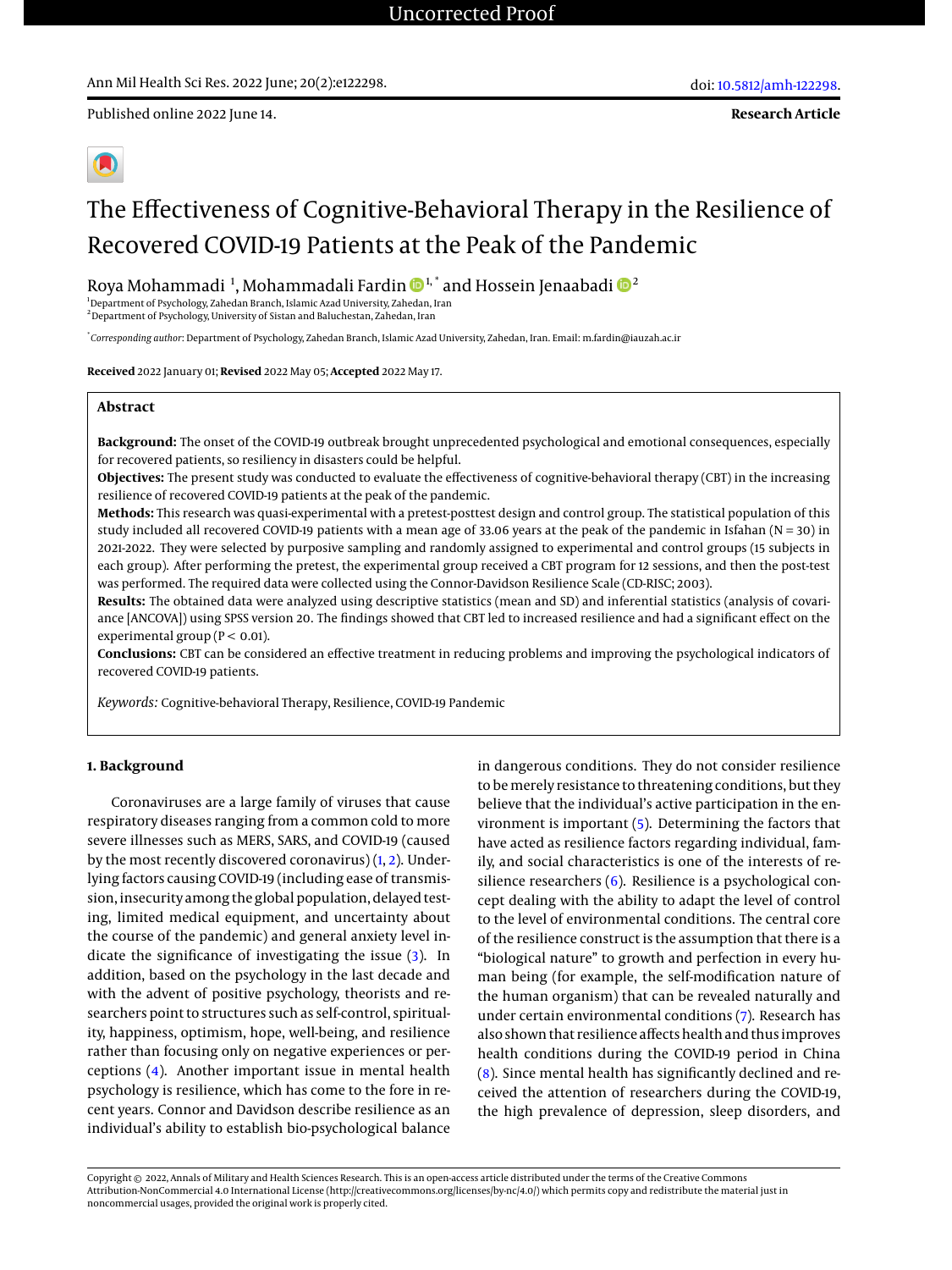post-traumatic stress disorder (PTSD) has been reported at the peak of the disease in China [\(9\)](#page-3-8). The symptoms of psychological distress are expected to be long-lasting, thus necessitating evidence-based psychological therapies aiming at immediate stress relief and prevention of psychological disorders in this population. The research background of cognitive-behavioral therapy (CBT) has been shown to be effective in treating and preventing several stress-related disorders in the human population  $(10)$ . The CBT group therapy is one of the most widely used methods and one of the most important choices in the field of psychological treatment of this disorder. This treatment uses 4 components: exposure, response prevention (REP), the relationship between the events and thoughts, and recognition of maladaptive thoughts; thus, it can improve feeling and behavior by changing cognition. Research has shown the effectiveness of CBT in resilience [\(11\)](#page-4-0), mental health and components of event impact [\(10\)](#page-3-9), and anxiety [\(12\)](#page-4-1).

# **2. Objectives**

Given the above-mentioned materials, the present study addresses the question of whether CBT affects the resilience of recovered COVID-19 patients at the peak of the pandemic.

## **3. Methods**

The present research is among applied designs in terms of the purpose. It is also among quasi-experimental designs of pretest-posttest type with a control group in terms of the method; in such designs, it is impossible to randomly select the subjects, and only the assignment is randomly performed in the groups. Sample subjects were randomly assigned to experimental (CBT group therapy) and control groups, and group therapy was performed. The questionnaires performed in the pretest and post-test stages in the 2 groups were statistically analyzed using SPSS version 20 (SPSS Inc, Chicago, Ill, USA). The Biomedical Research Ethics Committee of Islamic Azad University, Zahedan Branch, approved this study (code: IR.IAU.ZAH.REC.1400.002).

#### *3.1. Statistical Population*

The statistical population of this study included all recovered COVID-19 patients at the peak of the pandemic in the city of Isfahan. In this research, purposive sampling was used to select the sample members, which were randomly assigned to the control and experimental groups. Thirty patients (15 subjects in each group) were included in the sample members. The exclusion criteria included psychological chronic disease, consuming antipsychotics, personal dissatisfaction, and consuming psychoactive drugs. The inclusion criteria included patients aged 18 - 60 years old, having at least a high school degree, and non-consumption of antipsychotic drugs.

#### *3.2. Sample Size and Sampling Method*

Due to various limitations, it was not possible to use random sampling; therefore, targeted sampling with random replacement was used. Given that in experimental and quasi-experimental studies, a sample size of 30 people (for 2 groups) has been suggested, the selected sample members were randomly divided into 2 groups; thus, there were 15 subjects in each group.

# *3.3. Research Tools*

## *3.3.1. The Connor-Davidson Resilience Scale*

Connor and Davidson prepared this questionnaire by reviewing the research sources in the field of resilience from 1979 to 1991. The psychometric properties of this scale were assessed in 6 groups: the general population, patients referred to the primary care unit, psychiatric outpatients, patients with generalized anxiety disorder, and 2 groups of patients with PTSD. The developers of this scale believe that this questionnaire can well distinguish resilient individuals from non-resilient ones in clinical and non-clinical groups and can be used in research and clinical situations [\(13\)](#page-4-2). The Connor-Davidson Resilience Scale (CD-RISC) contains 25 items that are scored on a Likert scale between 0 (completely incorrect) and 5 (always true) with a range of 25 - 125. The reliability of the questionnaire was tested using Cronbach's alpha coefficient test, with an alpha of 0.74 obtained for this questionnaire [\(13\)](#page-4-2). The reliability of this tool in the present study was obtained at 0.71 by Cronbach's alpha.

#### *3.4. Procedure*

The present study was performed to evaluate the effectiveness of CBT on the resilience of recovered COVID-19 patients at the peak of the pandemic in 2020 - 2021. From the list of individuals who were purposefully willing to participate in the study, 30 people were selected who completed the relevant questionnaires in the pretest stage; then, they were randomly divided into 2 groups of 15 in control and experiment groups. The experimental group selected in the intervention phase (4 weeks [1 month]) received a CBT protocol in 12 sessions (3 sessions per week). The posttest stage was then performed for all subjects in the 2 gropes. Afterward, the difference in scores between the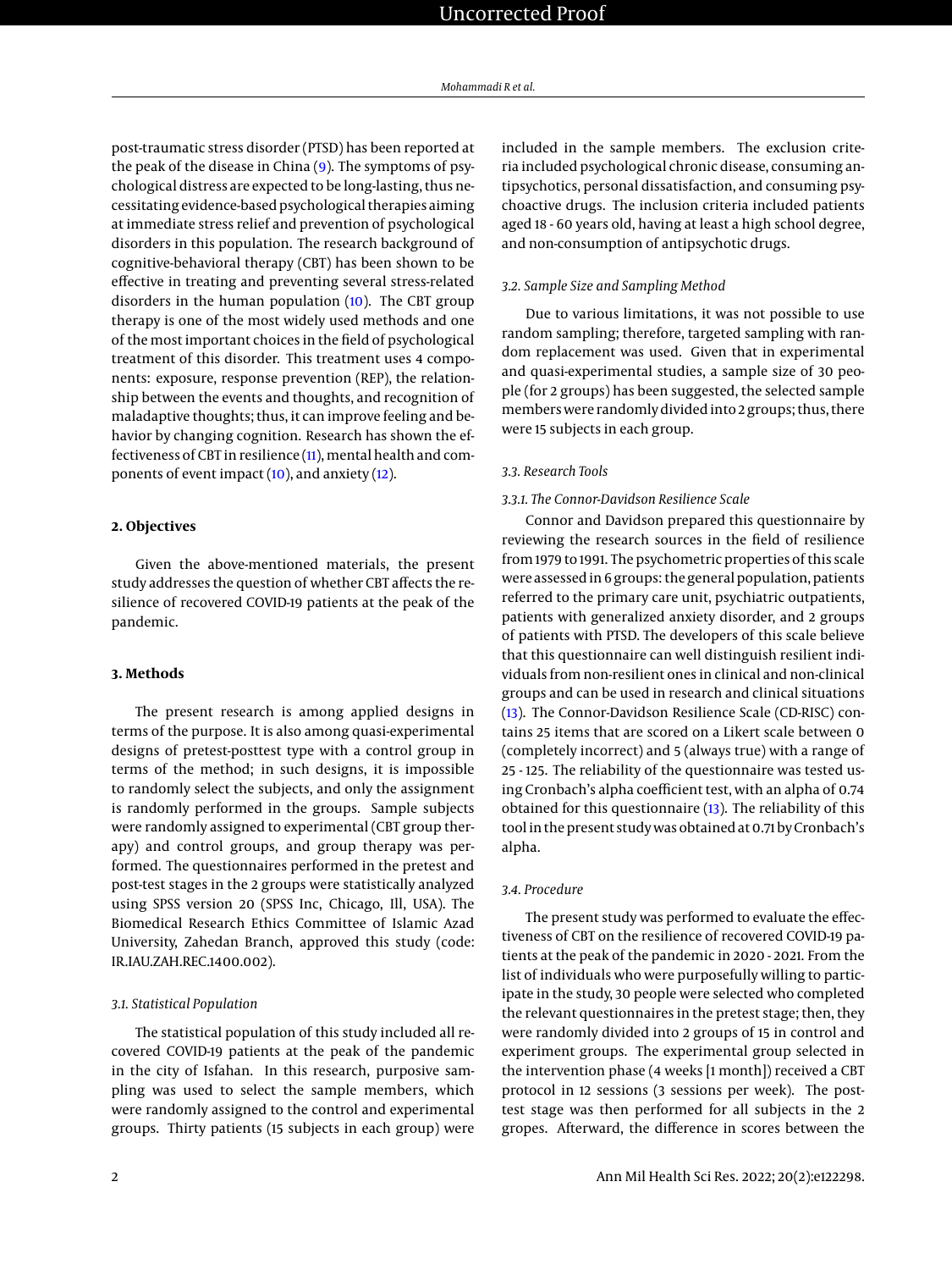pre-intervention and post-intervention stages was investigated and analyzed using SPSS version 20. It is noteworthy that after conducting the research, the control group received 6 CBT sessions; thus, the individuals in the control group have also received training from a moral point of view.

#### **4. Results**

A total of 30 patients were enrolled in this study (15 subjects in each group). The distribution of the mean age of the 2 groups is presented in [Table 1.](#page-2-0)

<span id="page-2-0"></span>

| Table 1. The Distribution of the Mean Age of the 2 Groups |     |                 |         |         |  |  |  |
|-----------------------------------------------------------|-----|-----------------|---------|---------|--|--|--|
| Groups                                                    | No. | Mean $\pm$ SD   | Minimum | Maximum |  |  |  |
| Experimental                                              | 15  | $32.6 \pm 7.58$ | 20      | 44      |  |  |  |
| Control                                                   | 15  | $33.53 + 7.94$  | 21      | 45      |  |  |  |
| Total                                                     | 30  | $33.06 + 7.64$  | 20      | 45      |  |  |  |

The mean age and education distribution of all participants are presented in [Table 2](#page-2-1) based on the study groups. As seen in [Table 1,](#page-2-0) the mean age of the experimental group was 32.6 years with an SD of 7.58, and the mean age of the control group was 33.53 years with an SD of 7.94. Also, the mean age of the total individuals in the 2 groups was 33.06 years with an SD of 7.64.

<span id="page-2-1"></span>

| <b>Table 2.</b> The Distribution of the Mean Resilience of the Studied Variables in the 2<br>Groups |                           |                      |  |  |  |
|-----------------------------------------------------------------------------------------------------|---------------------------|----------------------|--|--|--|
| Variables                                                                                           | <b>Experimental Group</b> | <b>Control Group</b> |  |  |  |
| Resilience                                                                                          |                           |                      |  |  |  |
| Pretest                                                                                             | $76.53 \pm 11.5$          | $79.73 \pm 14.1$     |  |  |  |
| Posttest                                                                                            | $90.93 + 8.22$            | $82.06 + 8.24$       |  |  |  |

The distribution of the mean resilience in the 2 groups in the pretest and post-test stages is presented in [Table 2.](#page-2-1)

As shown in [Table 2,](#page-2-1) in the experimental group, the mean resilience was 76.53 in the pretest stage and 90.93 in the post-test stage, while in the control group, it was 79.73 in the pretest stage and 82.06 in the post-test stage. The results show that the mean preferences of coping actions in the experimental group for problem-oriented, emotionoriented, and avoidant variables were 51.2, 41.86, and 47.73 in the pretest stage, and 59.8, 28.66, and 32.2 in the posttest stage, respectively. After describing and examining the assumptions of analysis of covariance (ANCOVA) of the research variables, the data related to these variables were inferred.

To compare the mean resilience post-test scores in the experimental and control groups, after controlling the ef-

According to the results of [Table 3,](#page-3-10) there is a significant difference between the mean resilience post-test scores  $(F_{27,1} = 9.29; P < 0.01; = 0.25)$  after eliminating the pretest effect in the experimental groups; thus, the mean resilience post-test scores are significantly higher in the experimental group than in the control group. The values of the eta coefficient and test power also confirm this finding. In other words, it can be said that CBT has led to increased resilience in the experimental group in the post-test stage compared to the control group. Therefore, the hypothesis that "CBT affects the resilience of recovered COVID-19 patients at the peak of the pandemic" was confirmed.

## **5. Discussion**

According to the results, there was a significant difference between the mean resilience post-test scores and problem-oriented, emotion-oriented, and avoidant coping preferences after eliminating the pretest effect in the experimental groups. Thus, the hypothesis that "CBT affects the resilience and coping preference of recovered COVID-19 patients at the peak of the pandemic" was confirmed. The results related to the adjusted mean also indicated the effectiveness of CBT on resilience. The obtained finding is somewhat consistent with the results of previous studies  $(10, 12, 14, 15)$  $(10, 12, 14, 15)$  $(10, 12, 14, 15)$  $(10, 12, 14, 15)$  $(10, 12, 14, 15)$  $(10, 12, 14, 15)$  $(10, 12, 14, 15)$ .

In explaining the obtained finding, it should be said that by using exposure techniques, preventing negative and extreme responses, assessing and correcting the relationship between the events and thoughts, and recognizing maladaptive thoughts, CBT could help the individual cope with anxious events (such as illness and its consequences) and reduce anxiety in dealing with unpleasant issues [\(12\)](#page-4-1). When an individual's anxiety in dealing with these traumatic issues decreases, he/she can cope with issues (such as illness) with greater mental strength, which finally leads to an increase in his/her mental performance and reduces the negative and adverse effects of this event  $(13).$  $(13).$ 

On the other hand, it should be noted that CBT is widely used in the field of PTSD problems because this treatment to reduce anxiety targets the thought circle that makes the connection between the anxious event and its subsequent negative effects [\(16\)](#page-4-5); therefore, it can be used during the COVID-19 pandemic as an effective treatment to reduce the adverse effects of anxiety during this period. In this regard, Yang et al. indicated that CBT increased an individual's psychological capabilities to cope with problematic issues and, by promoting the individual's resilience,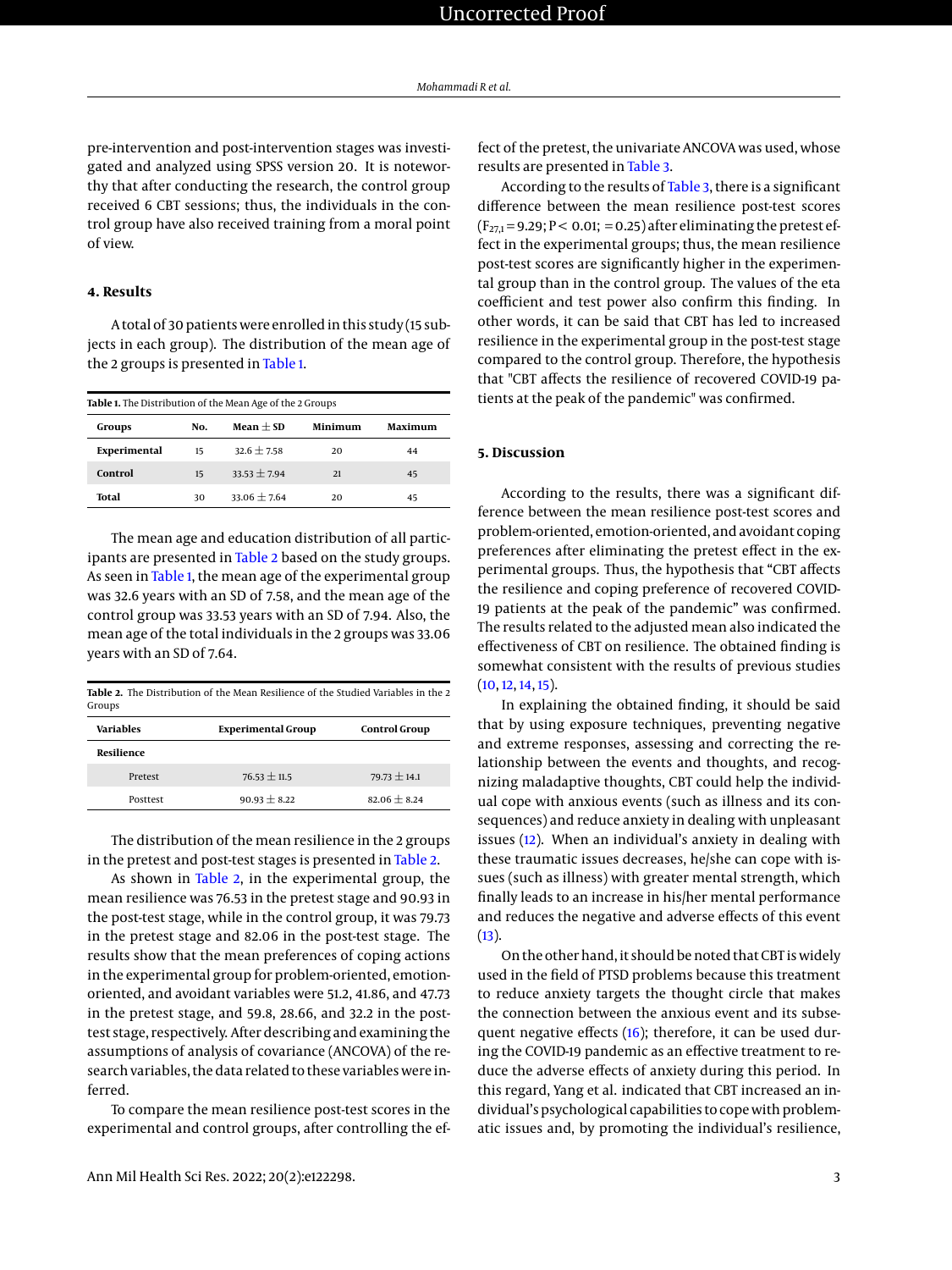<span id="page-3-10"></span>

| Table 3. The Results of Analysis of Covariance to Compare the Mean Resilience Posttest Scores Between the 2 Groups |                      |                           |                     |       |                       |             |  |  |
|--------------------------------------------------------------------------------------------------------------------|----------------------|---------------------------|---------------------|-------|-----------------------|-------------|--|--|
| <b>Change Resources</b>                                                                                            | <b>Total Squares</b> | <b>Degrees of Freedom</b> | <b>Mean Squares</b> | F     | Level of Significance | Eta Squared |  |  |
| Resilience                                                                                                         |                      |                           |                     |       |                       |             |  |  |
| Pretest                                                                                                            | 64.95                |                           | 64.95               | 0.957 | 0.337                 | 0.034       |  |  |
| Group                                                                                                              | 630.63               |                           | 630.63              | 9.29  | $0.005**$             | 0.256       |  |  |
| Error                                                                                                              | 1832.91              | 27                        | 67.88               |       |                       |             |  |  |
| Total                                                                                                              | 226955               | 30                        |                     |       |                       |             |  |  |

helped his/her cope with the subsequent effects of the disease and its following anxious conditions. Therefore, it is obvious that CBT can help reduce the negative effects of the COVID-19 pandemic [\(17\)](#page-4-6).

In explaining the obtained finding, it should be said that according to Waugh and Koster [\(18\)](#page-4-7). therapies such as CBT are mainly based on promoting the psychological nature and tolerance of psychological distress, which can have a significant effect on improving the individuals' level of resilience. In fact, one of the main focuses of CBT is the promotion of resilience. What leads to resilience in CBT and its related training is the recognition of negative thoughts and cognitive distortions. In fact, what leads to the promotion of resilience in CBT is not merely the training of this approach; in other words, this approach leads to the promotion of resilience by eliminating the factors that reduce resilience [\(19\)](#page-4-8).

## *5.1. Conclusions*

This study, like other studies, has limitations, such as the impossibility of holding face-to-face meetings (due to COVID-19 conditions) and the limitations associated with the participation of both genders in interventions (training was performed only among recovered COVID-19 female patients). In future research, it is suggested that the effect of other factors involved in the psychological problems of recovered COVID-19 patients be controlled when performing training. In addition, given the results of this study and the effectiveness of CBT, it is suggested that longterm follow-ups be performed in a larger sample in future studies to evaluate the stability of results, and also CBTbased training and treatment courses be held for recovered COVID-19 patients.

## **Footnotes**

**Authors' Contribution:** Mohammadali Fardin and Roya Mohammadi conceived and designed the evaluation, interpreted the data, revised the manuscript critically for important intellectual content, and performed the statistical analysis. Hosein Jenaabadi and Roya Mohammadi participated in the interpretation of the data, revised the manuscript critically for important intellectual content, collected the data, and drafted the manuscript. All authors read and approved the final manuscript.

**Conflict of Interests:** The author reported no conflicts of interest in this study.

**Data Reproducibility:** It was not declared by the authors. **Ethical Approval:** The Biomedical Research Ethics Committee of Islamic Azad University, Zahedan Branch, approved this study (IR.IAU.ZAH.REC.1400.002).

**Funding/Support:** There was not any funding/support.

## **References**

- <span id="page-3-0"></span>1. Baud D, Qi X, Nielsen-Saines K, Musso D, Pomar L, Favre G. Real estimates of mortality following COVID-19 infection. *Lancet Infect Dis*. 2020;**20**(7):773. doi: [10.1016/S1473-3099\(20\)30195-X.](http://dx.doi.org/10.1016/S1473-3099(20)30195-X) [PubMed: [32171390\]](http://www.ncbi.nlm.nih.gov/pubmed/32171390). [PubMed Central: [PMC7118515\]](https://www.ncbi.nlm.nih.gov/pmc/articles/PMC7118515).
- <span id="page-3-1"></span>2. Murthy S, Gomersall CD, Fowler RA. Care for Critically Ill Patients With COVID-19. *JAMA*. 2020;**323**(15):1499–500. doi: [10.1001/jama.2020.3633.](http://dx.doi.org/10.1001/jama.2020.3633) [PubMed: [32159735\]](http://www.ncbi.nlm.nih.gov/pubmed/32159735).
- <span id="page-3-2"></span>3. Centers for Disease Control and Prevention. *Chronic kidney disease in the United States, 2021*. Centers for Disease Control and Prevention; 2021.
- <span id="page-3-3"></span>4. Snyder CR. *Handbook of hope: Theory, measures, and applications*. Academic Press; 2000.
- <span id="page-3-4"></span>5. Connor KM, Davidson JR. Development of a new resilience scale: the Connor-Davidson Resilience Scale (CD-RISC). *Depress Anxiety*. 2003;**18**(2):76–82. doi: [10.1002/da.10113.](http://dx.doi.org/10.1002/da.10113) [PubMed: [12964174\]](http://www.ncbi.nlm.nih.gov/pubmed/12964174).
- <span id="page-3-5"></span>6. Amos T, Stein DJ, Ipser JC. Pharmacological interventions for preventing post-traumatic stress disorder (PTSD). *Cochrane Database Syst Rev*. 2014;(7). CD006239. doi: [10.1002/14651858.CD006239.pub2.](http://dx.doi.org/10.1002/14651858.CD006239.pub2) [PubMed: [25001071\]](http://www.ncbi.nlm.nih.gov/pubmed/25001071).
- <span id="page-3-6"></span>7. Richer I, Frank C. Facing Adversity and Factors Affecting Resilience: A Qualitative Analysis of the Lived Experiences of Canadian Special Operations Forces. *J Spec Oper Med*. 2020;**20**(4):60–7. doi: [10.55460/7SW9-](http://dx.doi.org/10.55460/7SW9-B9Q8) [B9Q8.](http://dx.doi.org/10.55460/7SW9-B9Q8) [PubMed: [33320314\]](http://www.ncbi.nlm.nih.gov/pubmed/33320314).
- <span id="page-3-7"></span>8. Fitrianingrum A. Proceeding-Building Supply Chain Resilince for the Next Normal Era. *International Webinar on the Sustainable Development Goals (Sdgs) for a Better World and Humanity - Pillar of Social Development*. UIB; 2020.
- <span id="page-3-8"></span>9. Cao W, Fang Z, Hou G, Han M, Xu X, Dong J, et al. The psychological impact of the COVID-19 epidemic on college students in China. *Psychiatry Res*. 2020;**287**:112934. doi: [10.1016/j.psychres.2020.112934.](http://dx.doi.org/10.1016/j.psychres.2020.112934) [PubMed: [32229390\]](http://www.ncbi.nlm.nih.gov/pubmed/32229390). [PubMed Central: [PMC7102633\]](https://www.ncbi.nlm.nih.gov/pmc/articles/PMC7102633).
- <span id="page-3-9"></span>10. Weiner L, Berna F, Nourry N, Severac F, Vidailhet P, Mengin AC. Efficacy of an online cognitive behavioral therapy program developed for healthcare workers during the COVID-19 pandemic: the REduction of